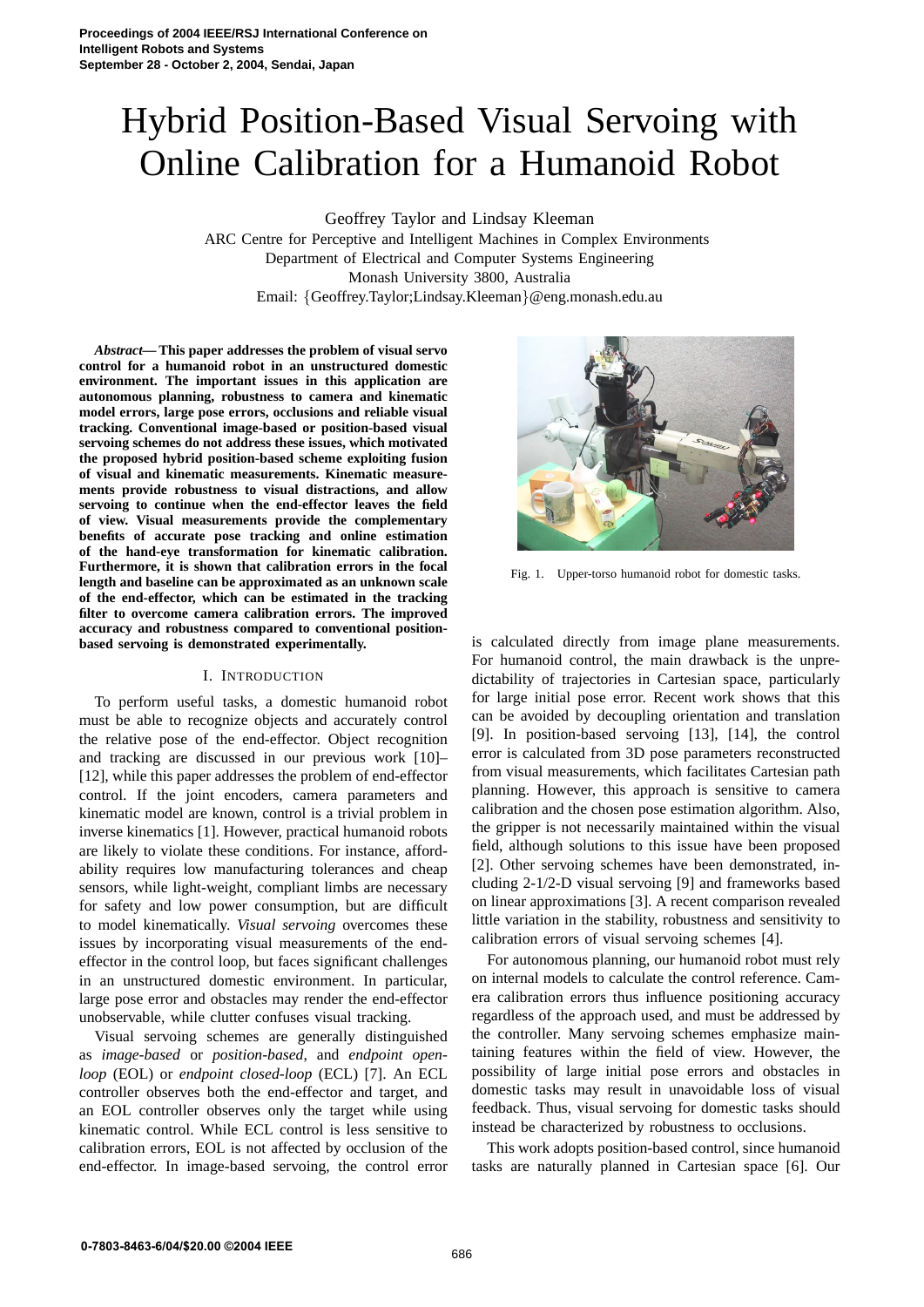proposed scheme achieves robustness to both calibration errors and occlusions by fusing kinematic and visual measurements in a Kalman filter. Kinematic measurements provide robustness to visual distractions and occlusions, while visual measurements provide accurate pose tracking. This *hybrid* approach benefits of both EOL and ECL control and offers a significant improvement over conventional schemes. However, since both camera and kinematic models are required, the influence of calibration errors is two-fold. To facilitate reliable, long-term operation, the proposed scheme therefore incorporates online calibration. Fusion of kinematic and visual measurements was previously demonstrated for control of a dextrous hand [15], and our paper improves on this work by handling occlusions and introducing online calibration.

The following section defines the configuration of our robot, and the controller is formulated in Section III. Robust end-effector tracking using visual and kinematic measurements is described in Section IV, and Section V details the experimental implementation. Finally, the results in Section VI demonstrate the improvement of the proposed scheme over similar position-based techniques.

# II. COORDINATE FRAMES AND NOTATION

In this paper, 3D points are represented in upper-case and 2D points in lower-case. Coordinate frames are specified in superscript, such as  ${}^A$ **X**, and the homogeneous transformation matrix *<sup>B</sup>*H*<sup>A</sup>* transforms points from frame *A* to *B* as  ${}^B$ **X** =  ${}^B$ H<sub>A</sub><sup>A</sup>**X**. Our experimental platform (see Figure 1) consists of a 3-axis stereo head and Puma arms, and Figure 2 shows the relevant coordinate frames. Frame *C* is rigidly attached to the stereo cameras and *W* is attached to the base of the head, while  ${}^WH_C$  is parameterized by pan and tilt angles. The cameras are positioned in rectilinear configuration at  ${}^C X = \pm b$ . Frame *B* is attached to the Puma base, *E* is attached to the end-effector, *O* locates the pose of the object, and *G* describes the desired relative pose of the object and gripper. The end-effector pose is equivalently represented by the transformation  ${}^W H_E$  or pose vector  $W_{\mathbf{p}_E} = (X, Y, Z, \phi, \theta, \psi)$ , where *X*, *Y* and *Z* are translations, and Euler angles  $\phi$ ,  $\theta$  and  $\psi$  represent orientation.

#### III. VISUAL SERVO CONTROLLER

The controller in this work follows the formulation in [7], with the addition of the grasp frame. The task is to control the end-effector to align the grasp frame with the object frame. The control error is the pose error between the grasp and object frames, given by the transformation:

$$
{}^{G}\mathrm{H}_{O} = ({}^{W}\mathrm{H}_{E}{}^{E}\mathrm{H}_{G})^{-1} \cdot {}^{W}\mathrm{H}_{O} \tag{1}
$$

The above transformation is identity when the control task is achieved. For each new observation of  ${}^W H_0$  and  ${}^W H_E$ , the controller calculates the velocity screw  $(\Omega, V)$ <sup>T</sup> of the end-effector that drives the pose error to zero. Using proportional control with gains  $k_1$  and  $k_2$ , the desired velocity screw in the grasp frame is:

$$
{}^{G}\Omega = k_{1}{}^{G}\theta_{O}{}^{G}\mathbf{A}_{O} \tag{2}
$$

$$
{}^{G}\mathbf{V} = k_2 {}^{G}\mathbf{T}_O - {}^{G}\Omega \times {}^{G}\mathbf{T}_O \tag{3}
$$



Fig. 2. Coordinate frames and transformations for visual servoing.

where  ${}^{G}T_{O}$  is the translational component of  ${}^{G}H_{O}$  and  $({}^{G}\theta_{O}, {}^{G}\mathbf{A}_{O})$  is the rotational component (angle and axis of rotation). In practice, the Puma operates in "tool-tip" mode; the velocity screw is transformed by  $^{E}H_{G}$  (see [7] for transforming velocity screw) before passing to the controller. The fundamental limitation of this formulation is the uncertainty in  ${}^WH_E$ , which may be estimated by direct visual observation (ECL control) or kinematically through  ${}^WH_B$  and  ${}^BH_E$  (EOL control). The hybrid controller proposed in the paper fuses visual and kinematic estimates to exploit the benefits of both ECL and EOL control.

# IV. ROBUST GRIPPER TRACKING

The pose of the end-effector is robustly estimated by fusing visual and kinematic measurements in an *Iterated Extended Kalman filter* (IEKF), which is commonly used for visual servoing [13], [14]. In our application, the state  $\mathbf{x}(k)$  consists of the end-effector pose and velocity screw, used to calculate the control error in equation (1), and additional parameters for online calibration as discussed in the following sections. Constant velocity dynamics are assumed for the pose parameters, while the calibration parameters are modelled as constants. Details of the IEKF equations can be found in [8]. The following sections describe the visual and kinematic sensor models which are used to predict the measurement vector  $y(x)$  for a given state **x**. Section IV-C then summarizes the practical implementation of the IEKF.

# *A. Visual Measurements*

Our servoing framework uses 3D model-based visual tracking with active artificial cues (LEDs), which are more readily detected than passive markers. The manually measured LED locations,  $^E$ **G**<sub>*i*</sub>,  $i = 1...6$ , form the model shown in Figure 3. The thumb and forefinger LEDs rotate about **P**<sub>5</sub> and **P**<sub>3</sub> through angles  $\theta_5$  and  $\theta_3$  respectively, and are recalculated whenever these angles change. The measurement model to predict the image plane projections  $L, R$ **g**<sub>*i*</sub> is formulated from the camera model as:

$$
{}^{L,R}\hat{\mathbf{g}}_i = {}^{L,R}\mathbf{P}^C\mathbf{H}_W{}^W\widehat{\mathbf{H}}_E{}^E\mathbf{G}_i
$$
 (4)

where  $L, R\hat{\mathbf{g}}_i$  are the predicted measurements,  $W\hat{H}_E$  is the predicted pose and  $L,$  $R$ P are the camera projection matrices.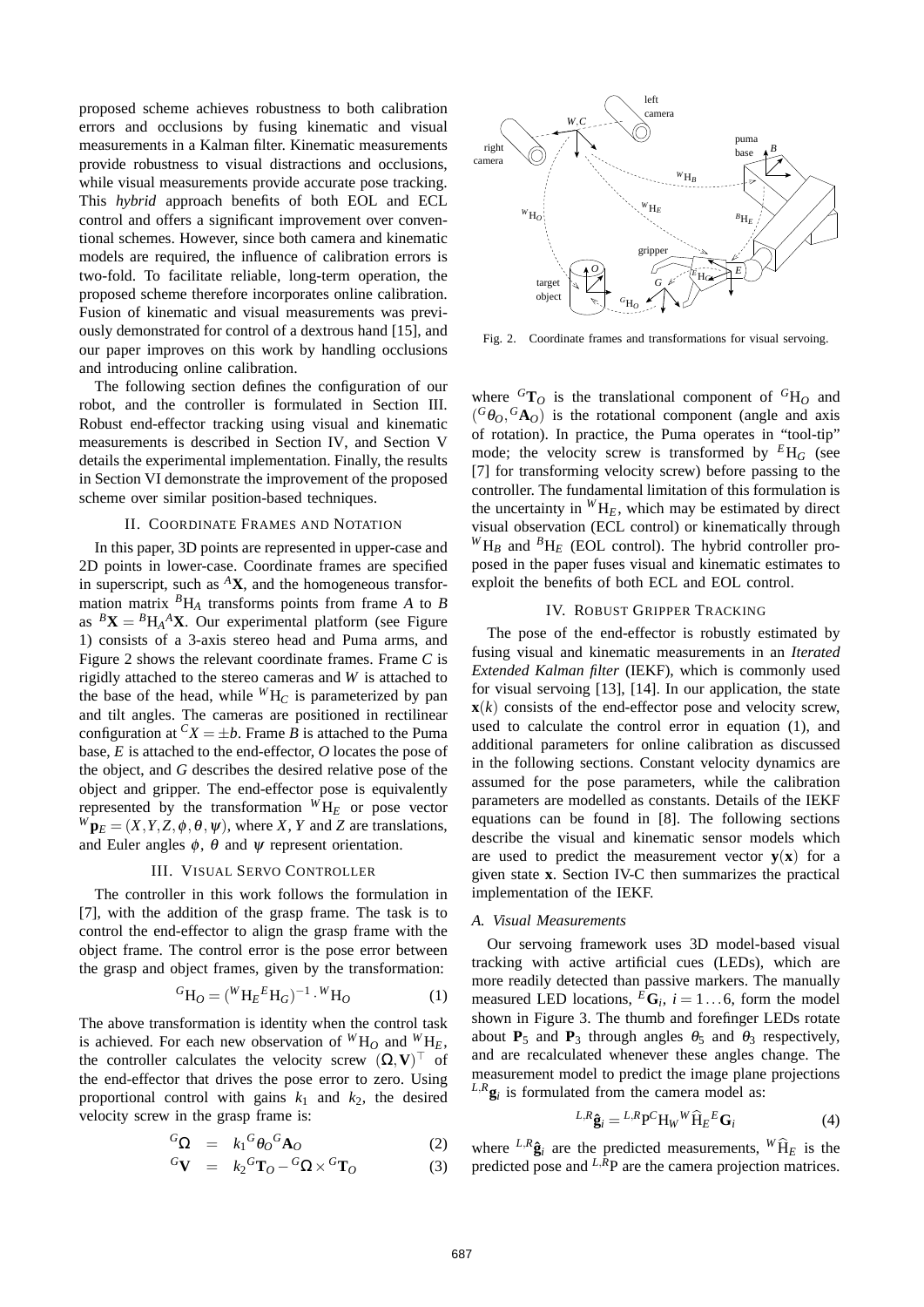

Fig. 3. Articulated model of active LED features for tracking.

In real systems with imprecise camera models, the estimated pose is an unknown transformation of the *actual* pose, which we now examine in the following error analysis. To simplify the analysis, we ignore the predicted state and kinematic measurements in the Kalman filter state estimator, and consider a state estimator that minimizes only the sum of squared image plane errors, defined by

$$
D^{2}(^W \mathbf{p}_E) \equiv \sum_{i} d^{2} (^L \hat{\mathbf{g}}_i(^W \mathbf{p}_E), ^L \mathbf{g}_i) + d^{2} (^R \hat{\mathbf{g}}_i(^W \mathbf{p}_E), ^R \mathbf{g}_i) \tag{5}
$$

where  $d(\hat{\mathbf{g}}, \mathbf{g}_i)$  is the Euclidean distance between the predicted and actual measurements. Consider  $\mathbf{X} = (X, Y, Z)^\top$ observed at  $^L$ **x** =  $(^Lx, ^Ly)$ <sup>T</sup> and  $^R$ **x** =  $(^Rx, ^Ry)$ <sup>T</sup>. Assuming pin-hole cameras with calibrated focal length *f*, baseline 2*b* and zero verge angle ν (rectilinear stereo), the predicted measurements in inhomogeneous coordinates are:

$$
L, R\hat{\mathbf{x}} = \frac{f}{Z}(X \pm b, Y)^{\top}
$$
 (6)

taking the positive sign for *L* and negative for *R*. Then, the optimal reconstruction from minimization of  $D^2(\mathbf{X})$  is:

$$
\widehat{\mathbf{X}} = \frac{b}{L_X - R_X} \left( L_X + R_X, L_Y + R_Y, 2f \right)^{\top} \tag{7}
$$

Now, let 2*b*<sup>\*</sup>, *f*<sup>\*</sup> and *ν*<sup>\*</sup> represent the *actual* baseline, focal length and verge angle. When the calibrated and actual verge angle differ (violating rectilinear stereo) the actual measurements  $L, R$ **x** are effectively rotated by  $v - v^*$ :

$$
L R_{\mathbf{X}} = \frac{f^* ((X \pm 2b^*) \cos(\mathbf{v} - \mathbf{v}^*) \mp Z \sin(\mathbf{v} - \mathbf{v}^*), Y)^\top}{Z \cos(\mathbf{v} - \mathbf{v}^*) \pm (X \pm 2b^*) \sin(\mathbf{v} - \mathbf{v}^*)}
$$

Applying a small angle approximation to the above, substituting the result into equation (7) and taking a Taylor series expansion about  $f = f^*$ ,  $b = b^*$  and  $v = v^*$ , the relationship between **X** and  $\hat{\mathbf{X}}$  can be approximated as:

$$
\widehat{\mathbf{X}}(b,f,v) \approx K_1(b,v) \mathbf{X} + K_2(f)(0, 0, Z)^\top + \mathbf{T}(v) \quad (8)
$$

where

$$
K_1(b,\mathbf{v}) = 1 + \frac{b - b^*}{2b^*} + \frac{X^2 + Z^2}{2b^*Z}(\mathbf{v} - \mathbf{v}^*)
$$
 (9)

$$
K_2(f) = (f - f^*)/f^* \tag{10}
$$

$$
\mathbf{T}(v) = (v - v^*)(2b^*X/Z, 0, 2b^*)^{\top} \qquad (11)
$$

Since the LEDs occupy a small, distant volume, the terms  $(X^2 + Z^2)/2b^*Z$  and  $2b^*X/Z$  are approximately constant and equation (8) can be treated as linear.

Equation (8) reveals that focal length error scales the *Z* coordinate by  $K_2(f)$ , which can be neglected due to good calibration of *f*. Conversely, the verge and baseline are poorly calibrated and vary as the head moves. Verge error introduces a translation  $T(v)$ , which does not effect servoing accuracy since the object and gripper are equally biased when aligned. Thus, the main contributor to reconstruction error is the uniform scale  $K_1(b, v)$ .

We now consider the gripper points  $\mathbf{G}_i = (X_i, Y_i, Z_i)^\top$ . To analyse the effect of  $K_1(b, v)$ , we assume  $\sum G_i = 0$  and the pose  $\mathbf{T}_E = (X_E, Y_E, Z_E)^\top$  is purely translational. Let  $\mathbf{G}_i^* = K_1(\mathbf{G}_i + \mathbf{T}_E)$  represent the location of LEDs observed by poorly calibrated cameras (that is, after scaling by *K*1). The *actual* measurements  $L$ <sup>*R*</sup> $\mathbf{g}_i$ </sup> are the projections of  $\mathbf{G}_i^*$ :

$$
L_{i}R_{\mathbf{g}_{i}} = \frac{f}{K_{1}(Z_{i} + Z_{E})}(K_{1}(X_{i} + X_{E}) \pm b, K_{1}(Y_{i} + Y_{E}))^{\top}
$$
 (12)

Now, let  $\hat{\mathbf{T}}_E$  represent the estimated pose. From equation (4), the predicted (unscaled) measurements are:

$$
L_{i}R\hat{\mathbf{g}}_{i} = \frac{f}{Z_{i} + \widehat{Z}_{E}} (X_{i} + \widehat{X}_{E} \pm b, Y_{i} + \widehat{Y}_{E})^{\top}
$$
(13)

Substituting equations (12) and (13) into (5) and solving the minimization analytically, the optimal pose estimate is:

$$
\widehat{\mathbf{T}}_E = \frac{f(\mathbf{G}_i, \mathbf{T}_E) + 4NZ_Eb^2}{K_1f(\mathbf{G}_i, \mathbf{T}_E) + 4NZ_Eb^2}K_1\mathbf{T}_E
$$
(14)

where  $f(\mathbf{G}_i, \mathbf{T}_E) = X_E \sum X_i Z_i + Y_E \sum Y_i Z_i - Z_E (\sum X_i^2 + \sum Y_i^2)$ and  $N$  is the number of LEDs. From equation  $(14)$ , the intuitive result  $\hat{\mathbf{T}}_E = K_1 \mathbf{T}_E$  (ie. the estimated pose is scaled by  $K_1$ ) only occurs when  $N = 1$  or  $K_1 = 1$ . Otherwise, the induced bias is a function of the model itself; the estimated pose for two different objects at the *same* position, and in the presence of the *same* calibration errors, will be different. For visual servoing, the pose error may not reduce to zero even when the task is achieved.

The above analysis suggests a solution to the problem of camera calibration errors, by simply estimating the unknown scale  $K_1$  along with the pose  $^{\bar{W}}\mathbf{p}_E$  in the tracking filter. This is achieved by replacing equation (4) with

$$
{}^{L,R}\hat{\mathbf{g}}_i(K_1,{}^W\mathbf{p}_E) = {}^{L,R}\mathbf{P}^C\mathbf{H}_W{}^W\widehat{\mathbf{H}}_E \cdot (K_1{}^E\mathbf{G}_i) \tag{15}
$$

To sufficiently constrain the scale, four or more measurements are required with at least one feature on each image plane. Monocular measurements do not sufficiently constrain the scale since the projection from a single camera is non-invertible. Section IV-C describes how the IEKF handles the state update when the scale is unconstrained.

#### *B. Kinematic Measurements*

The Puma controller reports the end-effector pose in the base frame,  $^{B}H_{E}$ , from kinematic measurements. Thus, an appropriate measurement prediction is

$$
{}^{B}\widehat{\mathbf{H}}_{E} = {}^{B}\mathbf{H}_{W} {}^{W}\widehat{\mathbf{H}}_{E} \tag{16}
$$

where  ${}^{B}\hat{H}_{E}$  is the predicted measurement,  ${}^{W}\hat{H}_{E}$  is the predicted pose, and  $B_{\text{H}_W}$  is the hand-eye transformation. Typically, hand-eye calibration is performed once and then assumed to remain constant. We propose the alternative approach of treating the hand-eye transformation as a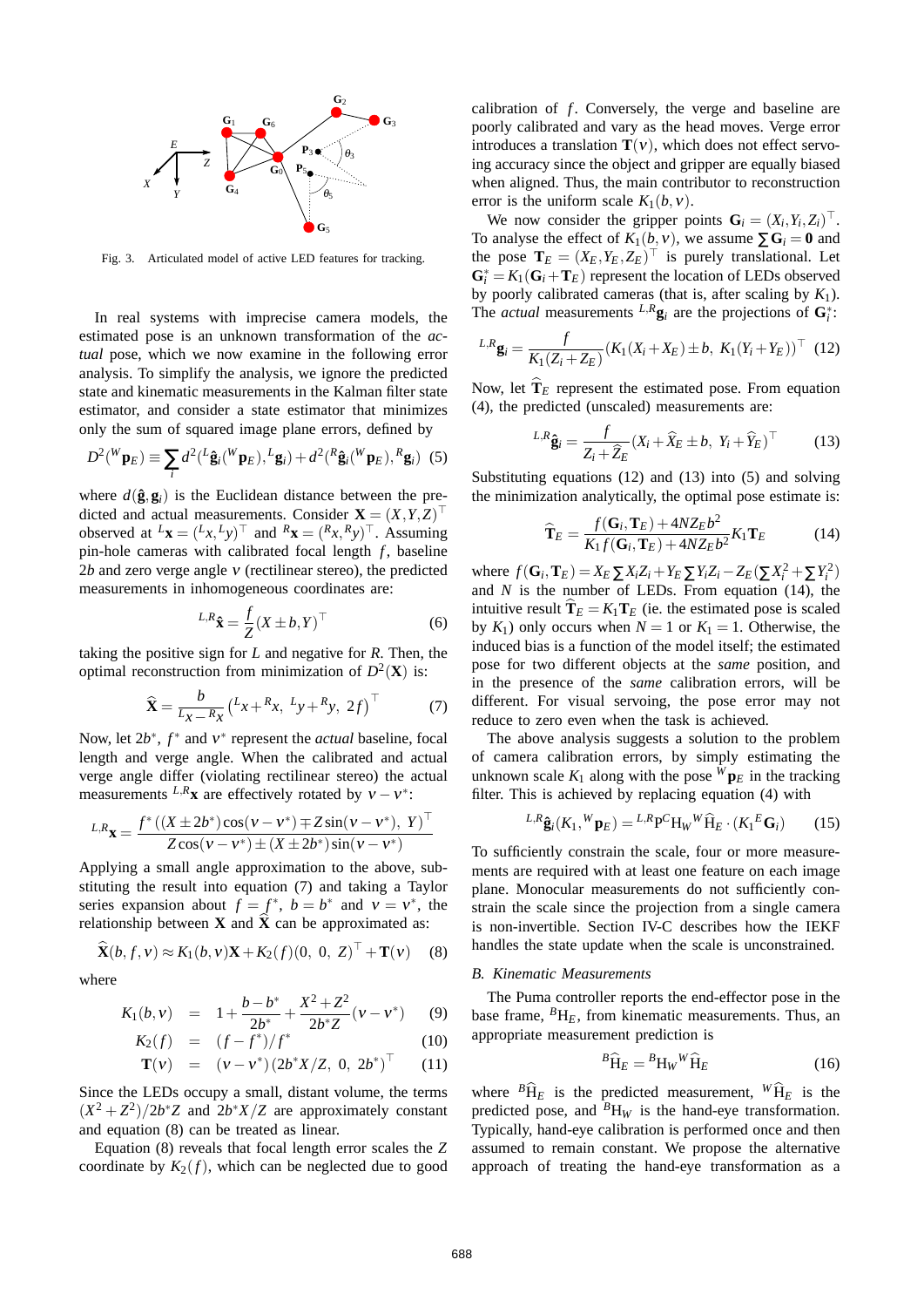dynamic bias between the kinematically and visually observed pose. This is implemented by adding  ${}^B H_W$  to the state vector, and dynamically updating the transformation through equation (16). However, solving for  ${}^B H_W$  requires  ${}^W H_E$  to be sufficiently constrained by visual measurements. When the solution is unconstrained,  ${}^B H_W$  does not participate the state update, as described below.

# *C. Kalman Filter Implementation*

During servoing, the IEKF is updated at the sample rate of visual measurements. The state vector can now be summarized as  $\mathbf{x}(k) = (\mathbf{W}\mathbf{p}_E(k), \mathbf{W}\mathbf{\dot{r}}_E(k), \mathbf{B}\mathbf{p}_W(k), K_1(k))^{\top}$ where  $^{W}$ **p**<sub>E</sub>(*k*) and  $^{W}$ **r**<sup>*E*</sup>(*k*) are the pose and velocity screw of the end-effector,  ${}^B\mathbf{p}_W(k)$  is the hand-eye transformation (expressed as a pose vector) and scale  $K_1(k)$  compensates for camera calibration errors. Combining visual and kinematic measurements, the measurement vector can be writ- $\text{then as } \mathbf{y}(k) = (\frac{L}{20}(k), \frac{R}{20}(k), \dots, \frac{L}{20}(k), \frac{R}{20}(k), \frac{B}{20}(k))$ <sup>T</sup> where  $\frac{L}{R}$ **g**<sub>*i*</sub>(*k*), *i* = 1...6, are the positions of the LEDs on the left and right image planes, and  ${}^B\mathbf{p}_E(k)$  represents the kinematic pose of the end-effector. Measurement prediction is given by equations (15) and (16), and occluded LEDs are excluded from the state update by setting a large error variance for LEDs that are not observed.

As mentioned above, special care must be taken to constrain the estimated state. It is well known that 3D pose can be recovered from three monocular measurements, although multiple solutions may exist [5]. However, monocular measurements do not constrain  $K_1$ , while  ${}^B\mathbf{p}_W(k)$ requires an estimate of visual pose. Furthermore, robust LED detection relies on global consistency (see Section V). The following hierarchy of state estimators, based on the number of visual features  $n<sub>L</sub>$  and  $n<sub>R</sub>$ , is adopted to ensure only constrained parameters are updated:

- $n_L < 3$  and  $n_R < 3$ : All visual measurements are discarded due to possible association errors and the IEKF uses only kinematic measurements.
- $n_L \geq 3$  or  $n_R \geq 3$  (but not both): Three or more monocular measurements sufficiently constrain the pose and hand-eye transformation, but not scale.
- $n_L \geq 3$  and  $n_R \geq 3$ : Sufficient measurements exist to constrain all state variables.

When necessary, state parameters are excluded from the state update by setting the corresponding rows and columns of the measurement Jacobian to zero.

Since the IEKF solves the non-linear system equations numerically, a good initial state estimate is required. If the hand-eye transformation is already known from previous trials, the initial pose is calculated from kinematic measurements, otherwise an autonomous calibration procedure is executed. Calibration begins by scanning the workspace for the colour of the LEDs. To avoid association errors, the LEDs are then individually lit and measured in successive frames using colour filtering and image differencing. Finally, the initial pose and scale factor are estimated by minimizing equation (5) using the Levenberg-Marquardt algorithm, with the scale initially set to unity, orientation to zero, and translation estimated from the average position



Fig. 4. Block diagram of visual servoing control loop.



Fig. 5. Associating LEDs and candidates based on global matching.

of LEDs. Once the pose is known, the hand-eye transformation is initialized as  ${}^{B}H_{W} = {}^{B}H_{E}{}^{W}H_{E}^{-1}$ , where  ${}^{B}H_{E}$  is reported by the Puma controller.

#### V. IMPLEMENTATION

Figure 4 illustrates the components of the controller. *Active vision* controls the gaze direction to maximize visual information. The control strategy depends on the pose error: when the error is large, the cameras track only the object (with EOL visual servoing), while the mid-point between the object and gripper is tracked when the error is small. *Gripper measurement* identifies the LEDs on the gripper using the process below, which are fed along with kinematic measurements into the *pose estimation* block. *Object tracking* similarly estimates the pose of the grasping target. The *visual servo controller* calculates the pose error and velocity screw, which is finally actuated by the *Cartesian Puma controller*. The control cycle continues until the pose error is sufficiently small.

Stereo images are captured at 25 Hz and  $384 \times 288$ pixel resolution and processed on a duel Xeon PC. The main problem is to measure the position of each LED in the presence of occlusions and background clutter. The background is discarded by identifying a *region of interest* (ROI) as the bounding box enclosing the predicted LED locations. A two step process is then applied to detect LEDs in the ROI. First, colour filtering produces a binary image identifying red pixels, and the centre of mass of connected blobs serves as initial LED candidates. The candidate associated with each LED (ie. the *association problem*) is identified using a global matching algorithm, which is more reliable than closest-point matching but cheaper than a full search. The process is illustrated in Figure 5; the association  $a_{ij}$  between LED  $\hat{\mathbf{g}}_i$  and candidate  $\mathbf{g}_j$  is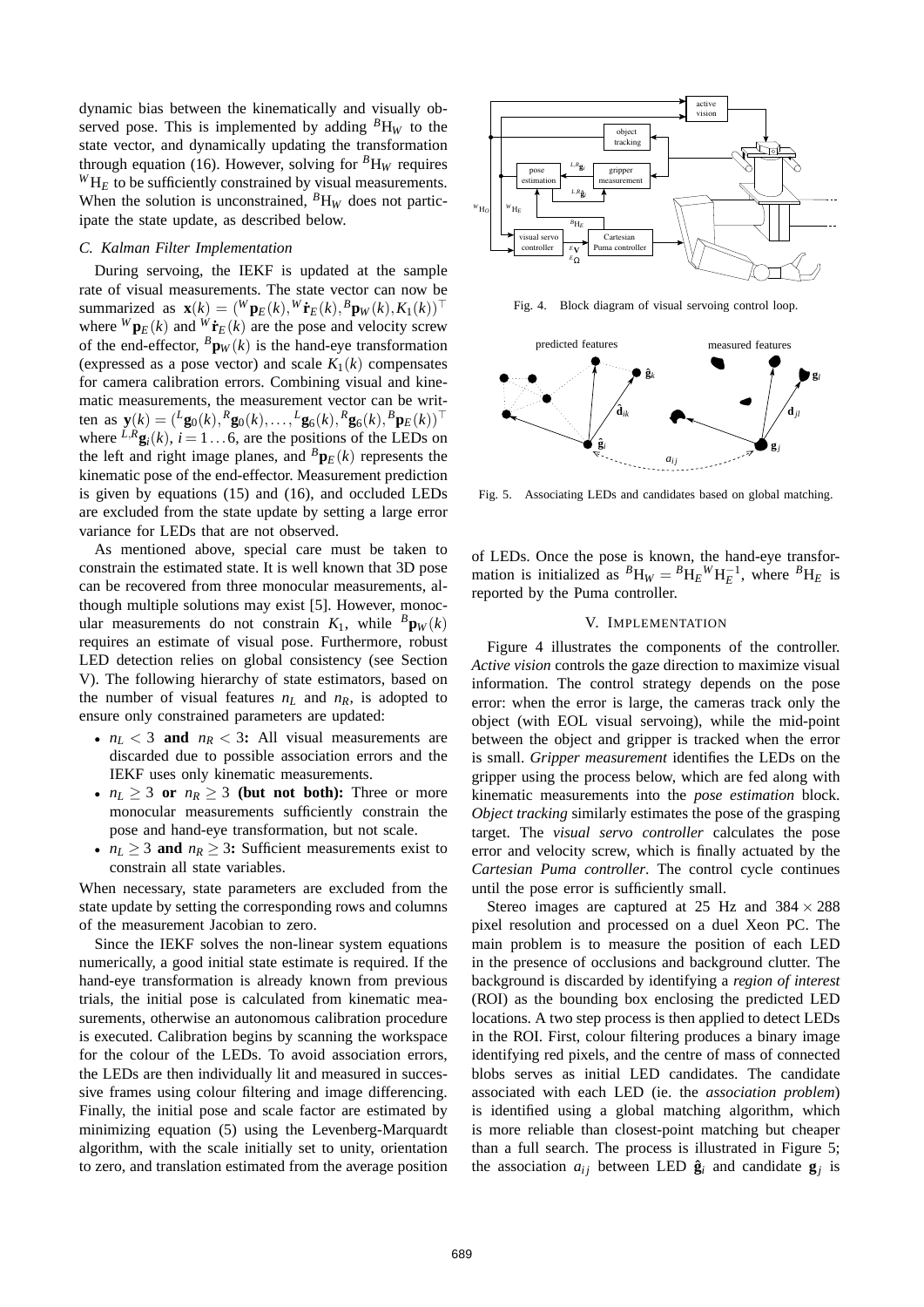

(a) Proposed controller. (b) EOL controller.

Fig. 6. Pose of object and gripper at completion of servoing task.

supported by other prediction/candidate pairs with similar relative displacements. In this example,  $a_{ij}$  is supported by three pairs, including  $\hat{\mathbf{g}}_k$  and  $\mathbf{g}_l$  with matching displacement vectors  $\hat{\mathbf{d}}_{ik}$  and  $\mathbf{d}_{jl}$ . The algorithm searches for all good associations and determines the largest self-consistent set. At least three self-consistent associations are required for sufficient confidence in the measurements.

# VI. EXPERIMENTAL RESULTS

The proposed method was tested using the positioning task illustrated in Figure 6(a). The target consists of two coloured markers, **A** and **B**, and the goal is to centre **A** between the thumb and index finger, while aligning all points collinearly. To achieve this goal, *G* is placed at the midpoint between  $G_3$  and  $G_5$  with the *y*-axis pointing towards  $G_5$ , and *O* is centred at **A** with the *y*-axis pointing towards **B**. After completing each trial, the positioning accuracy is measured as the translational error  $e_T$  between A and the midpoint between the fingertips:

$$
e_T = \left| \frac{1}{2} (\widehat{\mathbf{G}}_3 + \widehat{\mathbf{G}}_5) - \widehat{\mathbf{A}} \right| \tag{17}
$$

where  $\bf{A}$ ,  $\bf{B}$ ,  $\bf{G}_3$  and  $\bf{G}_5$  are calculated from stereo measurements averaged over a ten frames. The rotational error  $e_{\theta}$  is the angle formed by the lines (**A**, **B**) and (**G**<sub>3</sub>, **G**<sub>5</sub>):

$$
e_{\theta} = \cos^{-1}\left(\frac{\widehat{\mathbf{G}}_{5} - \widehat{\mathbf{G}}_{3}}{|\widehat{\mathbf{G}}_{5} - \widehat{\mathbf{G}}_{3}|} \cdot \frac{\widehat{\mathbf{B}} - \widehat{\mathbf{A}}}{|\widehat{\mathbf{B}} - \widehat{\mathbf{A}}|}\right)
$$
(18)

# *A. Positioning Accuracy*

In this experiment, the proposed controller was compared to conventional ECL and EOL schemes. The ECL controller was implemented by removing the scale and kinematic parameters and measurements from the IEKF, and the EOL controller was implemented by discarding the IEKF and using only kinematic measurements. For each case, five trials were performed with an initial pose error of about 100 mm and 0.25 rad (the camera and target both initially visible). Figure 6 shows the completion of a typical trial for the proposed and EOL controllers, with the estimated gripper overlaid in yellow and *O* and *G* indicated in white and red respectively. Table I shows the average final pose error and error variance. As expected, accuracy is lowest for the EOL controller, while the proposed

TABLE I EXPERIMENTAL POSITIONING ACCURACY.

| Controller | $e_T$<br>(mm) | $var(e_T)$<br>$\text{m}^2$ | $e_{\theta}$<br>(rad) | $var(e_{\theta})$<br>$\text{rad}^2$ |
|------------|---------------|----------------------------|-----------------------|-------------------------------------|
| proposed   | 5.4           | 0.4                        | 0.11                  | 0.003                               |
| ECL        | 29.4          | 0.9                        | 0.22                  | 0.01                                |
| EOL.       | 54.5          | 16                         | 0.18                  | 0.008                               |



Fig. 7. Stereo image of final pose at completion of the servoing task in the presence of visual distractions and occlusions.

controller is bounded only by the servoing termination threshold. The improvement over ECL control indicates that calibration is important for accurate visual servoing, and can be achieved using the proposed online methods.

#### *B. Tracking Robustness*

This second experiment tests our controller in the presence of poor tracking conditions: the end-effector is initially outside the field of view and a *virtual 3D obstacle* is rendered on the left image plane. Figure 7 shows the completed task, and Figure 8 plots the translation error and estimated scale. Scale estimation only commence after the first three seconds, when the gripper enters the field of view. After six seconds, the gripper is obscured by the virtual obstacle and the scale parameter remains fixed at the most recent estimate (hand-eye transformation estimation continues based on the fixed scale). The controller achieves a final pose error of  $e_T = 10.9$  mm and  $e_{\theta} = 0.087$  radian (the virtual obstacle is removed for these measurements), which is only a small reduction in accuracy from the ideal conditions considered in the previous experiment.

#### *C. Effect of Camera Calibration Errors*

Calibration errors are now deliberately introduced to test the bounds of the error model in Section IV-A. The cali-



Fig. 8. Controller performance in the presence of occlusions and clutter.